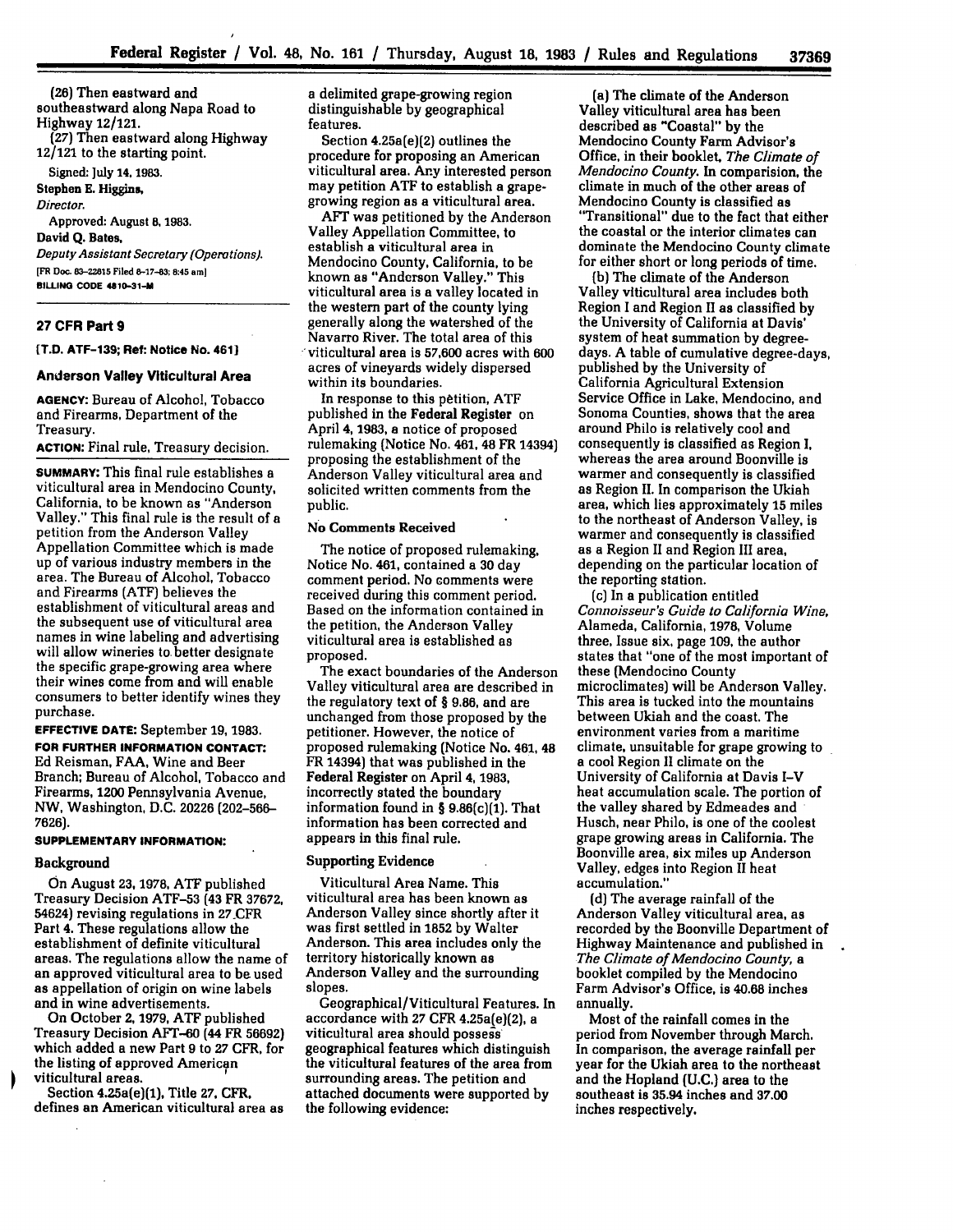(e) According to Reberto **A.** de Grassi, Agricultural Commissioner for Mendocino County, Anderson Valley was surveyed and studied some years ago **by** grape-growing specialists from the University of California at Davis. These specialists found that Anderson Valley had an excellent environment and potential for growing premium quality varietal wine grapes **by** virtue of its coastal climatical condition in addition to the favorable grape soil types. Since this initial survey and finding, extensive vineyards have been, and are being, planted in this region. Mr. de Grassi further states that the budding local wineries in Anderson Valley are producing a distinctive characteristic wine typical of Region I and **II,** thereby substantiating the validity of the evaluation made **by** early researchers.

*Historical Background.* Anderson Valley lies generally along the watershed area of the Navarro River, in the western part of Mendocino County. Cultivation of the soil began with the first settlement in **1852.** Grapes were planted in the area shortly afterward. There is documentation that some of the oldest, continuously producing vineyards date from **1922.** Along Greenwood Ridge, numerous small vineyards dotted the area. One of these historic entities remains today, the DuPratt Vineyard.

*Boundaries.* The boundaries proposed **by** the petitioner are adopted. **ATF** believes that these boundaries delineate an area with distinguishable physical and climatic features.

*General Information.* Today, wines from Anderson Valley are often favorably mentioned in many respected wine publications. The four major varieties of grapes being grown in this area are Chardonnay (151 acres), Gewurztraminer (103 acres), Riesling (111 acres), and Pinot Noir (47 acres). This acreage information was obtained from the publication, *1981 Mendocino County Grape Acreage,* published **by** the Mendocino County Farm Advisor's Office.

Currently, there are approximately **600** acres of grapes located within the viticultural area with major concentrations around the Boonville, Philo, and Navarro areas. Although the number of acres of grapes under cultivation is small compared to the total size of the viticultural area, the scattered location of the grapes makes it necessary to include the whole area. Also, according to Mr. Bruce **E.** Bearden, Farm Advisor for Mendocino County, the grape acreage within the Anderson Valley viticultural area is expanding and will likely double within the next few years and the number of wineries

will likely increase from six to eight or nine.

After evaluating the petition and receiving no comments, **ATF** has determined that due to the topographic and climatic features of Anderson Valley, it is distinguishable from the surrounding areas.

### Miscellaneous

**ATF** does not wish to give the impression that, **by** approving "Anderson Valley" as a viticultural area, it is approving the quality of the wine from that area or endorsing the wine. **ATF** is approving the area as being distinct from surrounding areas but not better than other viticultural areas. **By** approving "Anderson Valley," wine producers are allowed to claim a distinction on labels and advertisements as to the origin of the grapes. Any commercial advantage gained can only be substantiated **by** consumer acceptance of "Anderson Valley" wine.

## Paperwork Reduction Act

The provisions of the Paperwork Reduction Act of **1980,** Pub. L. **96-511,** 44 **U.S.C.** Chapter **35,** and its implementing regulations, **5** CFR Part **1320,** do not apply to this final rule because no requirement to collect information is imposed.

### Regulatory Flexibility Act

The provisions of the Regulatory Flexibility Act relating to an initial and final regulatory flexibility analysis **(5 U.S.C. 603,** 604) are not applicable to this final rule because it will not have a significant economic impact on a substantial number of small entities. This rule will allow the petitioner and other persons to use an appellation of origin, "Anderson Valley," on wine labels and in wine advertising. This final rule is not expected to have significant secondary or incidental effects on a substantial number of small entities, or impose, or otherwise cause, a significant increase in the reporting, recordkeeping, or other compliance burdens on a substantial number of small entities.

Accordingly, it is hereby certified under the provisions of section 3 of the Regulatory Flexibility Act **(5** U.S.C. 605(b)), that this final rule will not have a significant economic impact on a substantial number of small entities.

## Compliance With Executive Order 12291

It has been determined that this final rule is not a "major rule" within the meaning of Executive Order 12291 of February **17, 1981,** because it will not have an annual effect on the economy of **\$100** million or more; it will not result in a major increase in costs or prices for consumers, individual industries, Federal, State, or local government agencies, or geographic regions; and it will not have significant adverse effects on competition, employment, investment, productivity, innovation, or on the ability of United States-based enterprises to compete with foreignbased enterprises in domestic or export markets.

## Disclosure

A copy of the petition and appropriate maps with boundaries marked are available for inspection during normal business at the following location: **ATF** Reading Room, Room 4407, Office of Public Affairs and Disclosure, 12th and Pennsylvania Avenue, NW., Washington, **DC** 20226.

### Drafting Information

The principal author of this document is **Ed** Reisman, **FAA,** Wine and Beer Branch, Bureau of Alcohol, Tobacco and Firearms.

## List of Subjects in **27** CFR Part **9**

Administrative practice and procedure, Consumer protection, Viticultural areas, and Wine.

## Authority

Accordingly, under the authority contained in **27** U.S.C. **205,** the Director is amending **27** CFR Part 9 as follows:

## **PART 9-AMERICAN VITICULTURAL AREAS**

**Paragraph 1.** The table of sections in 27 CFR Part **9,** Subpart **C,** is amended to add the title of 9.86. As amended, the table of sections reads as follows:

## **Subpart C-Approved American Viticultural Areas**

Sec.

 $\mathcal{L}^{\mathcal{L}}$ 

 $\bullet$  $\star$  $\bullet$ 

**9.86** Anderson Valley.

**Par.** 2. Subpart **C** is amended **by** adding § **9.86** to read as **follows:**

## **Subpart C-Approved American Viticultural areas**

 $\ddot{\phantom{0}}$ 

## **§ 9.86 Anderson Valley.**

*(a) Name.* The name of the viticultural area described in this section is "Anderson Valley."

**(b)** *Approved maps.* The appropriate maps for determining the boundaries of the Anderson Valley viticultural area are three U.S.G.S. maps. They are titled: